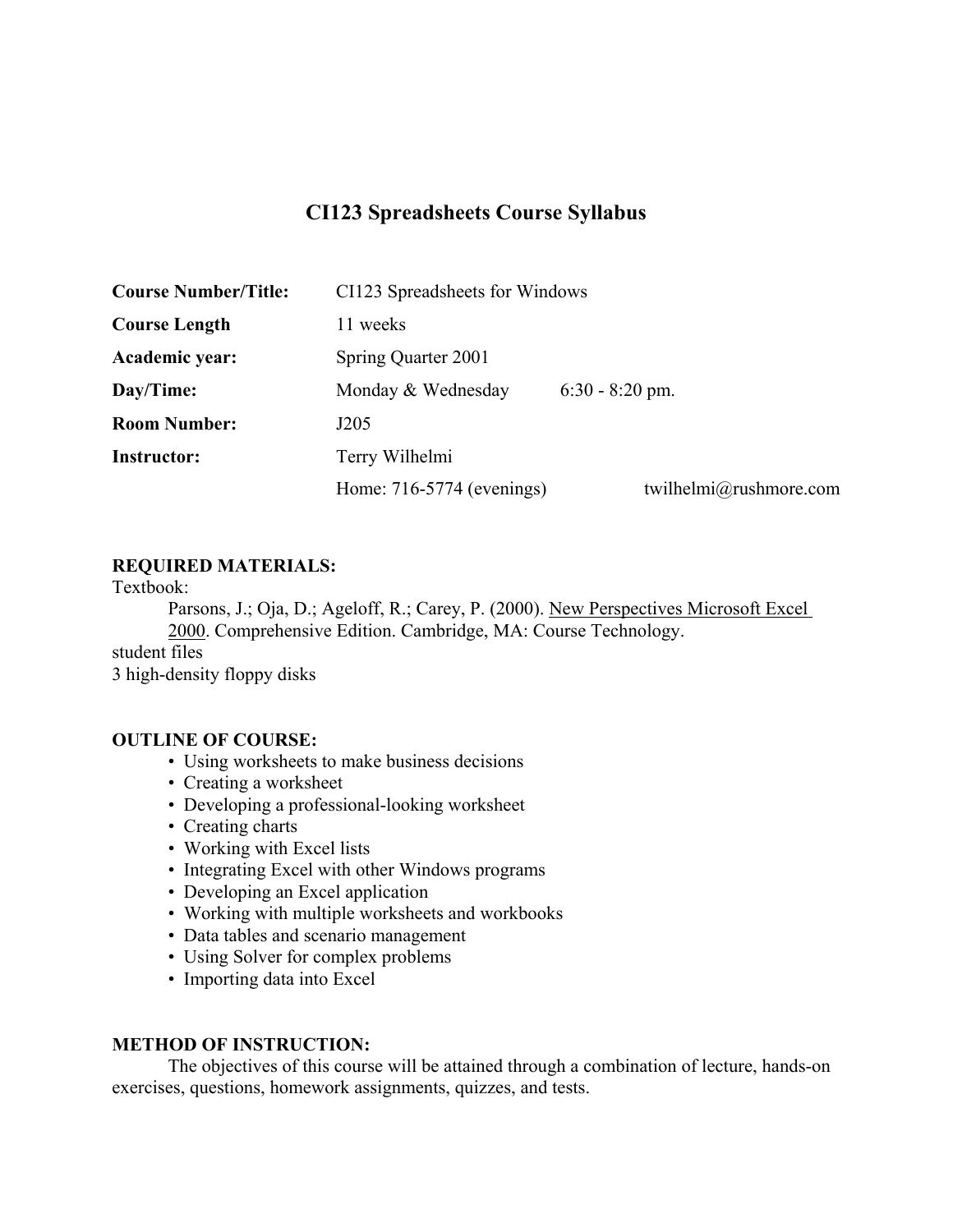#### **METHOD OF STUDENT EVALUATION:**

 Students will be graded by hands-on exercises, questions, homework assignments, quizzes, and tests. These grades will be divided equally. The grading scale is as follows:

> $90\% - 100\%$  A 80% - 89% B 70% - 79% C  $60\% - 69\%$  D Below 60% F

#### **CLASS REQUIREMENTS:**

 Students are expected to attend all classes and to be on time. Attendance will be taken each class according to the NAU attendance policy. Any student missing six class hours *without contacting the instructor* with a valid reason will be placed on attendance probation. Any student missing ten class hours *without contacting the instructor* with a valid reason will be dropped from the class. Leaving at the break will warrant an absence on the attendance sheet. Students are responsible for all material presented in class, as well as in their textbook. Textbooks and required materials must be brought to all classes. A folder should be used to keep homework in.

 Homework will be assigned so students can complete problems in order to fully understand the material. All assignments should be completed and handed in on the day specified. Late homework will not be accepted unless extenuating circumstances prevents you from turning it in. If absent, it is the student's responsibility for getting assignments from the instructor.

 We will be using Microsoft Excel 2000 in this class. Access to this outside of class will enable you to complete the assignments. If not, you will need to set aside time to use a computer lab on campus.

 I will be available at mutually agreed times to assist students with assignments, problems, concerns, and/or questions. I can be reached at the telephone number listed above in the evenings and weekends, preferably not after 9:30 pm., and at the email address listed.

 Tests need to be taken on the days scheduled unless other arrangements have been made with the instructor. Cheating on assignments and/or tests will not be tolerated.

#### **REGULATIONS:**

All students are to abide by the policies, rules, and regulations as set forth by NAU.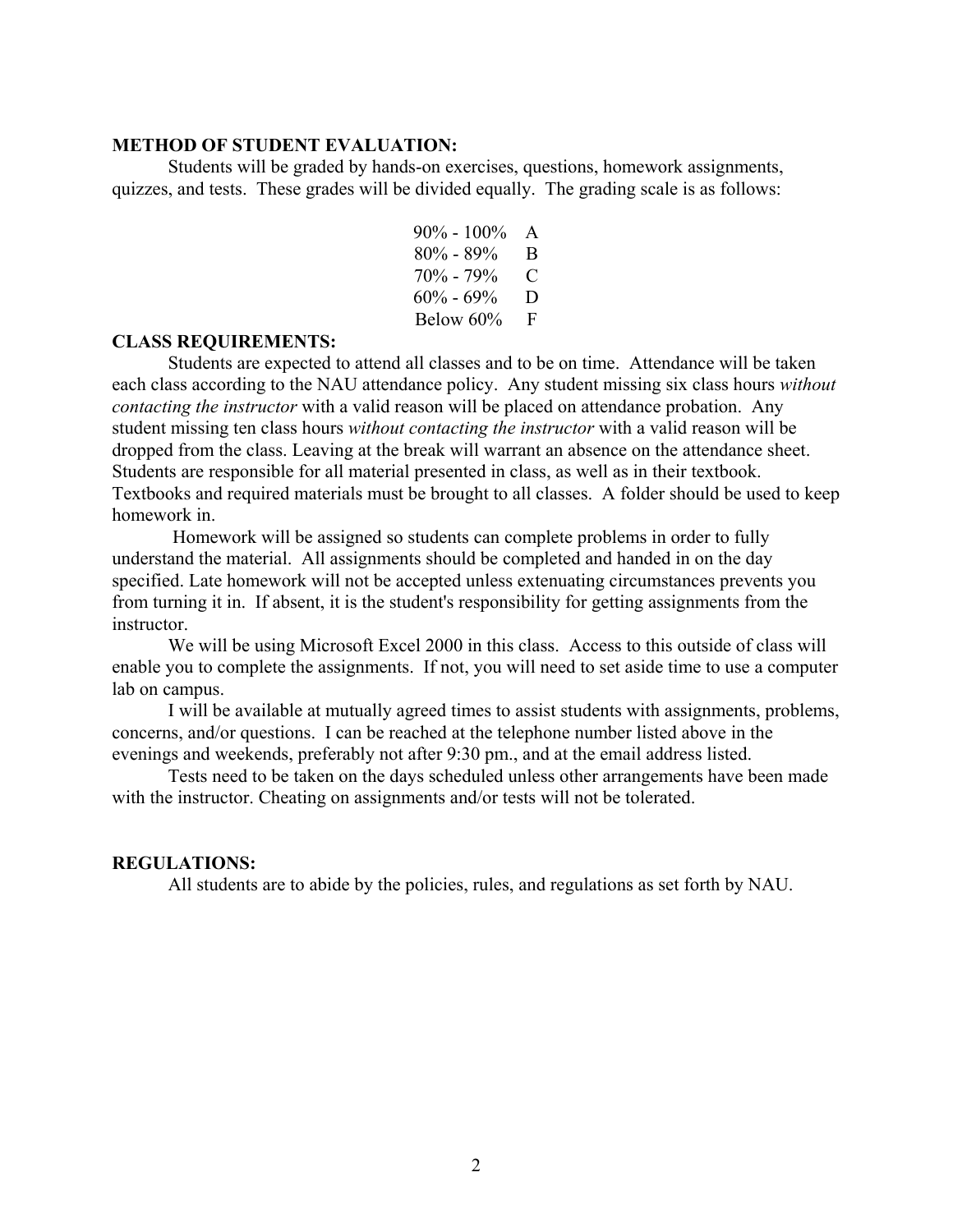# **CLASS SCHEDULE:**

 Subject to change at the instructor's discretion. Save assignments to disk and hand in disk with required printouts.

| <b>Date</b>         | <b>Class</b>            | <b>Assignments</b>       | <b>Due Dates</b> |
|---------------------|-------------------------|--------------------------|------------------|
| Monday, March 5     | Syllabus                | Tutorial                 | March 7          |
|                     | Tutorial 1              | <b>Review Assignment</b> |                  |
| Wednesday, March 7  | Tutorail 2              | Tutorial                 | March 12         |
|                     |                         | Case 4 (Steps 1-8)       |                  |
| Monday, March 12    | Tutorial 3              | Tutorial                 | March 14         |
|                     |                         | <b>Review Assignment</b> |                  |
| Wednesday, March 14 | Tutorial 4              | Tutorial                 | March 19         |
|                     | Level I                 | Review Assignment        |                  |
| Monday, March 19    | <b>Written Test</b>     |                          |                  |
| Wednesday, March 21 | Level I                 | Appendix 2               | March 26         |
|                     | <b>Application Test</b> | Review Assignment        |                  |
| Monday, March 26    | Tutorial 5              | Tutorial                 | March 28         |
|                     | Project                 | Review Assignment        |                  |
| Wednesday, March 28 |                         | <b>Start Tutorial 6</b>  |                  |
|                     |                         |                          |                  |
| Monday, April 2     | Tutorial 6              | Tutorial                 | April 4          |
|                     |                         | <b>Review Assignment</b> |                  |
| Wednesday, April 4  |                         | <b>Start Tutorial 7</b>  |                  |
| Monday, April 9     | Tutorial 7              | Tutorial                 | April 11         |
|                     |                         | Review Assignment        |                  |
| Wednesday, April 11 | Appendix 1              | Tutorial                 | April 16         |
|                     |                         | Reveiw Assignment        |                  |
| Monday, April 16    | Tutorial 8              | Tutorial                 | April 18         |
|                     |                         | Case 2                   |                  |
| Wednesday, April 18 |                         |                          |                  |
| Monday, April 23    | Level II                |                          |                  |
|                     | Written Test            |                          |                  |
| Wednesday, April 25 | Level II                | Appendix 3               | April 30         |
|                     | <b>Application Test</b> | Review Assignment        |                  |
| Monday, April 30    | Tutorial 9              | Tutorial                 | May 2            |
|                     |                         | Review Assignment        |                  |
| Wednesday, May 2    |                         | <b>Start Tutorial 10</b> |                  |
| Monday, May 7       | Tutorial 10             | Tutorial                 | May 9            |
|                     |                         | Review Assignment        |                  |